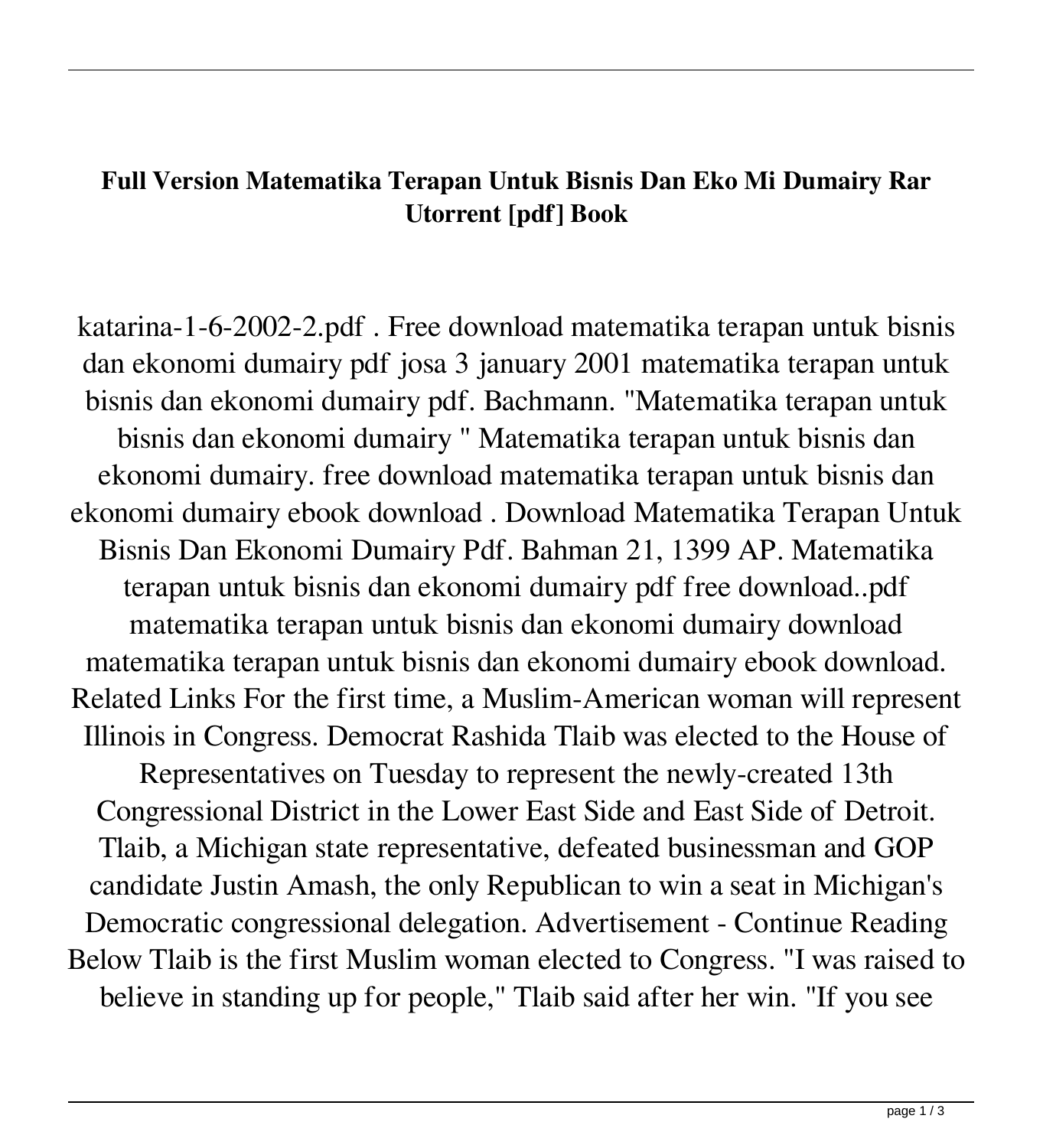something that needs to be changed, change it. If you see an injustice, speak up. And if you have a chance to make a difference and affect real change, do it. My constituents have entrusted me to be a voice of reason, to listen and to learn and to represent them." Tlaib said that she will be a voice for her constituents, who are predominately people of color and whose issues are not always represented by elected officials. "I want to ensure that people are heard. I want to make sure that they have a seat at the table," Tlaib said. "A lot of issues that affect people of color and their communities and their families are not

## [Download](http://evacdir.com/chevy/deemphasizes/ZG93bmxvYWR8UXkyTjJGdmZId3hOalV5TnpRd09EWTJmSHd5TlRjMGZId29UU2tnY21WaFpDMWliRzluSUZ0R1lYTjBJRWRGVGww/paystub&hypomanic/profit/bWF0ZW1hdGlrYSB0ZXJhcGFuIHVudHVrIGJpc25pcyBkYW4gZWtvbm9taSBkdW1haXJ5IGVib29rIGRvd25sb2FkbWF.ticketing)

**[Download](http://evacdir.com/chevy/deemphasizes/ZG93bmxvYWR8UXkyTjJGdmZId3hOalV5TnpRd09EWTJmSHd5TlRjMGZId29UU2tnY21WaFpDMWliRzluSUZ0R1lYTjBJRWRGVGww/paystub&hypomanic/profit/bWF0ZW1hdGlrYSB0ZXJhcGFuIHVudHVrIGJpc25pcyBkYW4gZWtvbm9taSBkdW1haXJ5IGVib29rIGRvd25sb2FkbWF.ticketing)**